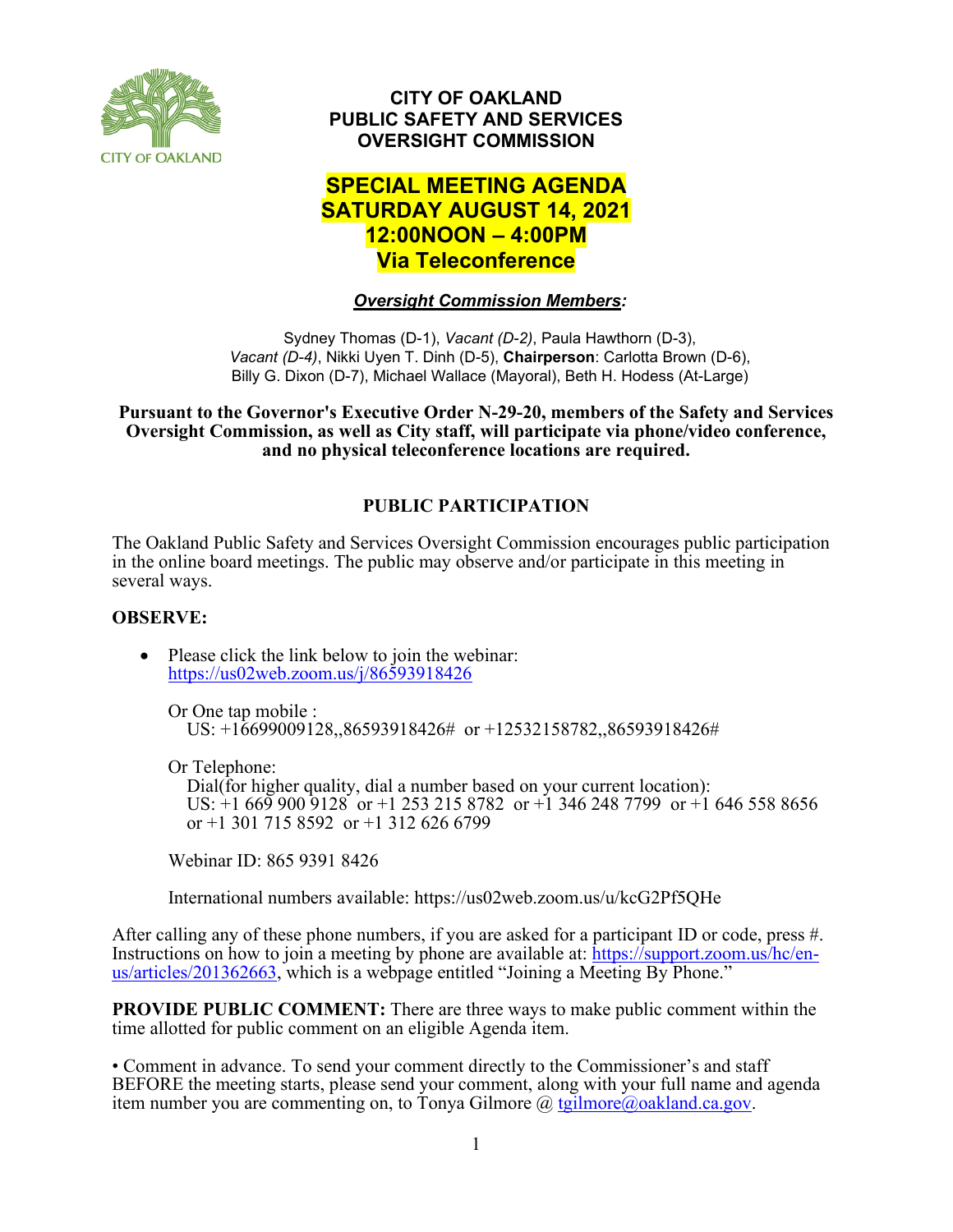## **CITY OF OAKLAND PUBLIC SAFETY AND SERVICES OVERSIGHT COMMISSION SPECIAL MEETING AGENDA SATURDAY AUGUST 14, 2021 12:00NOON – 4:00PM Via Teleconference**

Please note that eComment submissions close one (1) hour before posted meeting time. All submitted public comment will be provided to the Commissioners prior to the meeting.

• By Video Conference. To comment by Zoom video conference, click the "Raise Your Hand" button to request to speak when Public Comment is being taken on an eligible agenda item at the beginning of the meeting. You will then be unmuted, during your turn, and allowed to participate in public comment. After the allotted time, you will then be re-muted. Instructions on how to "Raise Your Hand" are available at: [https://support.zoom.us/hc/en-us/articles/205566129,](https://support.zoom.us/hc/en-us/articles/205566129) which is a webpage entitled "Raise Hand In Webinar."

• By Phone. To comment by phone, please call on one of the above listed phone numbers. You will be prompted to "Raise Your Hand" by pressing STAR-NINE ("\*9") to request to speak when Public Comment is being taken on an eligible agenda item at the beginning of the meeting. Once it is your turn, you will be unmuted and allowed to make your comment. After the allotted time, you will be re-muted. Instructions of how to raise your hand by phone are available at: [https://support.zoom.us/hc/en-us/articles/201362663,](https://support.zoom.us/hc/en-us/articles/201362663) which is a webpage entitled "Joining a Meeting by Phone."

> If you have any questions about these protocols, please e-mail Tonya Gilmore, at [tgilmore@oaklandca.gov.](mailto:tgilmore@oaklandca.gov)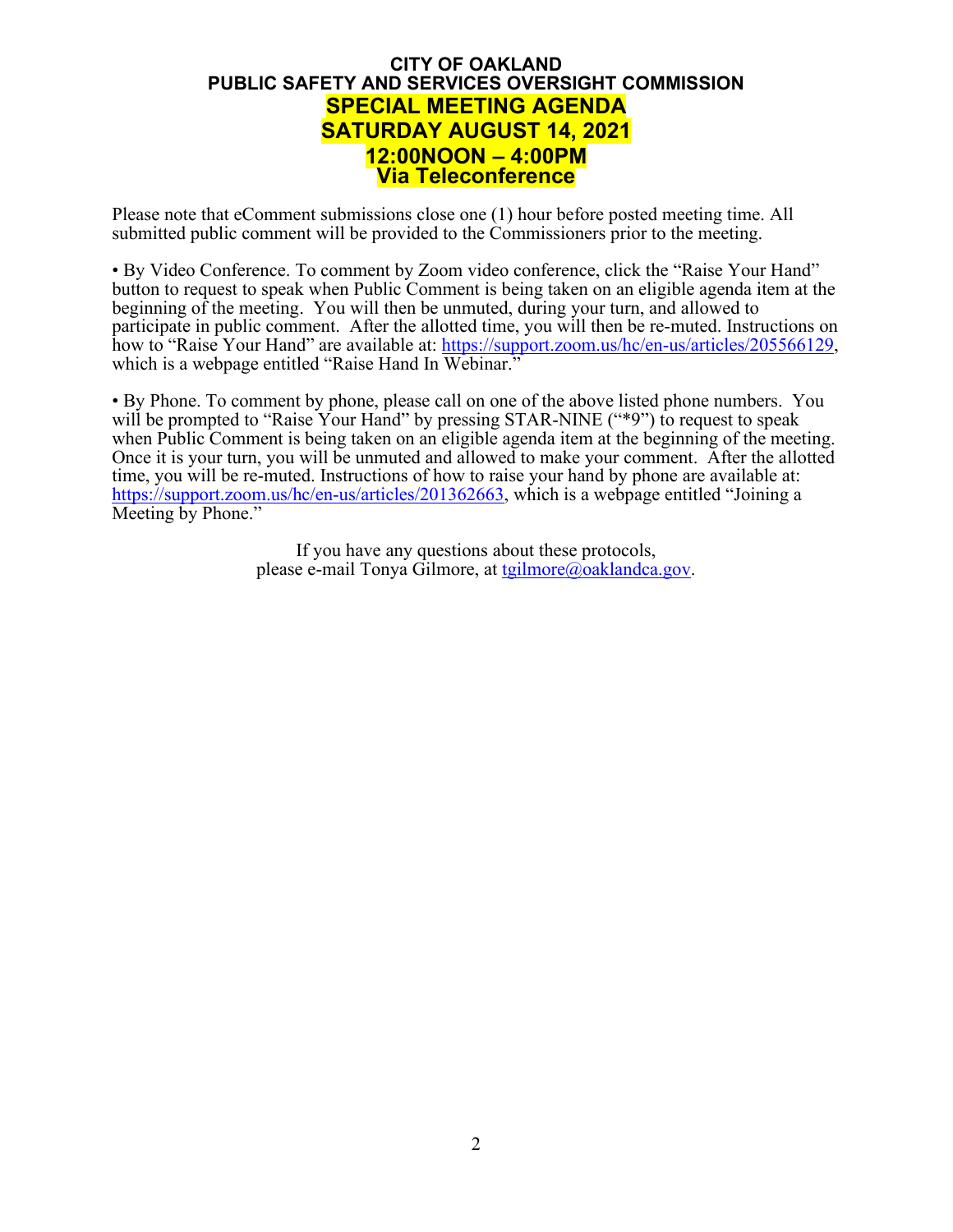## **CITY OF OAKLAND PUBLIC SAFETY AND SERVICES OVERSIGHT COMMISSION SPECIAL MEETING AGENDA SATURDAY AUGUST 14, 2021 12:00NOON – 4:00PM Via Teleconference**

*Each person wishing to speak on items must raise their hands via ZOOM Persons addressing the Safety and Services Oversight Commission shall state their names and the organization they are representing, if any.*

|    | <b>ITEM</b>                                                                                                         | <b>TIME</b> | <b>TYPE</b> | <b>ATTACHMENTS</b> |
|----|---------------------------------------------------------------------------------------------------------------------|-------------|-------------|--------------------|
|    | 1. Call to Order                                                                                                    | 12:00 Noon  | AD.         |                    |
|    | 2. Roll Call                                                                                                        | 5 Minutes   | <b>AD</b>   |                    |
| 3. | <b>Open Forum</b>                                                                                                   | 15 Minutes  |             |                    |
|    | 4. Teambuilding Exercise 12:00 - 12:30<br>(Sydney Thomas)                                                           | 30 Minutes  |             |                    |
|    | 5. Measure $Z$ – the intention and what's next?<br>12:30 to 1:30<br>(John Jones III, Bruce Nye, Bruce Schmiechen)   | 60 Minutes  |             |                    |
| 6. | Expenditure Report Overview - 2:30 -3:00<br>(Walter Silva - Budget & Management Analyst,<br>Paula Hawthorn - Group) | 30 Minutes  |             | Attachment         |
|    | 7. $SSOC - DVP$ relationship $-1:30 - 2:30$<br>(Group)                                                              | 60 Minutes  |             |                    |
|    | 8. Progress to Date and the Next Steps<br>for Measure $Z - 3:00 - 4:00$<br>(Jess Sand)                              | 60 minutes  |             |                    |
|    | 9. Adjournment                                                                                                      | Minute      | A           |                    |

#### **A = Action Item I = Informational Item AD = Administrative Item A\* = Action, if Needed**

Do you need an ASL, Cantonese, Mandarin or Spanish interpreter or other assistance to participate? Please email [tgilmore@oaklandca.gov](mailto:tgilmore@oaklandca.gov) or call (510) 238-7587 or (510) 238-2007 for TDD/TTY five days in advance.

¿Necesita un intérprete en español, cantonés o mandarín, u otra ayuda para participar? Por favor envíe un correo electrónico a tgilmore@oaklandca.gov o llame al (510) 238-7587 o al (510) 238-2007 para TDD/TTY por lo menos cinco días antes de la reunión. Gracias.

你需要手語,西班牙語,粵語或國語翻譯服務嗎?請在會議前五個工作天電郵 [tgilmore@oaklandca.gov](mailto:tgilmore@oaklandca.gov) 或 致電 (510) 238-7587 或 (510) 238-2007 TDD/TTY.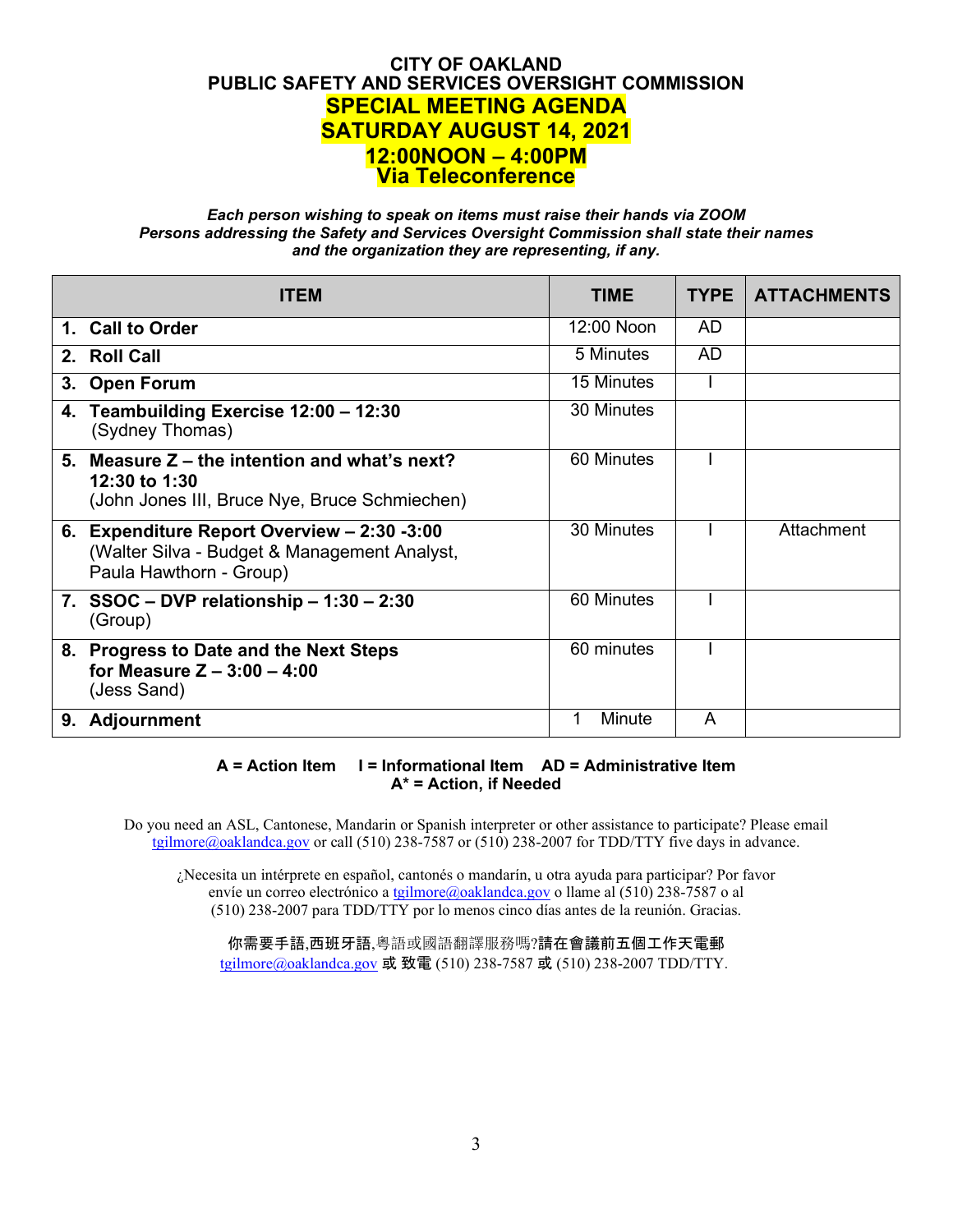#### **Violence Prevention and Public Safety Act of 2014 (Measure Z) FY 2020-21 Budget & Year-to-Date Expenditures for the Period Ending July 31, 2020**

|                                              | <b>FTE</b> |              | <b>Budget</b>         | July                              | <b>Encumbered</b>           | Year-to-Date<br>[1 JUL 2020 - 30 JUN 2021] | (Uncollected)/<br><b>Unspent</b> |
|----------------------------------------------|------------|--------------|-----------------------|-----------------------------------|-----------------------------|--------------------------------------------|----------------------------------|
| <b>ANNUAL REVENUES</b>                       |            |              |                       |                                   |                             |                                            |                                  |
| Voter Approved Special Tax                   |            |              | 18,000,000            |                                   |                             |                                            | (18,000,000)                     |
| Parking Tax                                  |            |              | 8,393,250             |                                   |                             |                                            | (8,393,250)                      |
| Interest & Other Misc.                       |            |              |                       | (23,056)                          |                             | (23,056)                                   | (23,056)                         |
| <b>Transfers From Fund Balance</b>           |            |              |                       |                                   |                             |                                            |                                  |
| <b>Total ANNUAL REVENUES</b>                 |            | \$           | 26,393,250            | $(23, 056)$ \$<br>\$              |                             | (23, 056)<br>\$                            | (26, 416, 306)<br>-S             |
| <b>ANNUAL EXPENDITURES</b>                   |            |              |                       |                                   |                             |                                            |                                  |
| <b>City Administrator</b>                    |            |              |                       |                                   |                             |                                            |                                  |
| Personnel                                    |            |              | 118,216               | 8,261                             | $\mathbf{r}$                | 8,261                                      | 109,955                          |
| <b>Materials</b>                             |            |              | 752                   |                                   | 887                         |                                            | (135)                            |
| Contracts                                    |            |              | 394,854               |                                   | 54,827                      |                                            | 340,027                          |
| <b>City Administrator Total</b>              | 0.50       | $\mathsf{s}$ | 513,822               | 8,261<br>-\$                      | - \$<br>55,715 \$           | $8,261$ \$                                 | 449,846                          |
| <b>Department of Violence Prevention</b>     |            |              |                       |                                   |                             |                                            |                                  |
| Personnel                                    |            |              |                       |                                   |                             |                                            |                                  |
| Materials                                    |            |              | 2,586,250<br>213,728  | 165,990                           |                             | 165,990                                    | 2,420,260<br>208,728             |
| Contracts                                    |            |              | 6,733,384             | 5,000<br>$\overline{\phantom{a}}$ |                             | 5,000<br>$\overline{\phantom{a}}$          | 6,733,384                        |
| <b>Violence Prevention Total</b>             | 16.05      | $\mathbf{s}$ | 9,533,362             | <b>S</b><br>170,990 \$            | ÷                           | $\mathbf{s}$<br>170,990 \$                 | 9,362,372                        |
| <b>Finance Department</b>                    |            |              |                       |                                   |                             |                                            |                                  |
|                                              |            |              |                       |                                   |                             |                                            |                                  |
| Contracts<br><b>Finance Department Total</b> | 0.00       | \$           | 333,362<br>333,362 \$ | $-$ \$                            | 4,658<br>4,658 \$           | $-$ \$                                     | 328,704<br>328,704               |
|                                              |            |              |                       |                                   |                             |                                            |                                  |
| <b>Fire Department</b>                       |            |              |                       |                                   |                             |                                            |                                  |
| Personnel                                    |            |              | 2,000,000             | $\sim$                            | $\mathcal{L}_{\mathcal{A}}$ | $\mathcal{L}$                              | 2,000,000                        |
| <b>Fire Department Total</b>                 | 0.00       | s            | $2,000,000$ \$        | $-$ \$                            |                             | $-$ \$<br>$-$ \$                           | 2,000,000                        |
| <b>Human Services Department</b>             |            |              |                       |                                   |                             |                                            |                                  |
| Personnel                                    |            |              | 21,801                | 7,098                             | $\overline{\phantom{a}}$    | 7,098                                      | 14,703                           |
| Materials                                    |            |              |                       |                                   | 1,494                       |                                            | (1,770)                          |
| Contracts                                    |            |              |                       | $\overline{\phantom{a}}$          | 538,297                     | $\overline{\phantom{a}}$                   | (538, 297)                       |
| <b>Human Services Department Total</b>       | 0.10       | $\mathbf{s}$ | 21,801                | <b>s</b><br>7,098 \$              | 539,790 \$                  | 7,098 \$                                   | (525, 364)                       |
| <b>Police Department</b>                     |            |              |                       |                                   |                             |                                            |                                  |
| Personnel                                    |            |              | 13,484,213            | 1,393,272                         | $\overline{\phantom{a}}$    | 1,393,272                                  | 12,090,941                       |
| <b>Materials</b>                             |            |              | 331,690               |                                   | 57,935                      |                                            | 242,774                          |
| Contracts                                    |            |              | 175,000               |                                   | (20, 124)                   |                                            | 195,124                          |
| <b>Police Department Total</b>               | 53.02      | s            | 13,990,903            | <b>S</b><br>1,393,272 \$          | 37,811                      | 1.393.272 \$<br>- \$                       | 12,528,839                       |
| <b>GRAND TOTAL EXPENDITURES</b>              | 69.67      | \$           | 26,393,250            | 1,579,622<br>\$                   | 637,974<br>- \$             | 1,579,622<br>-S                            | 24, 144, 397<br>- \$             |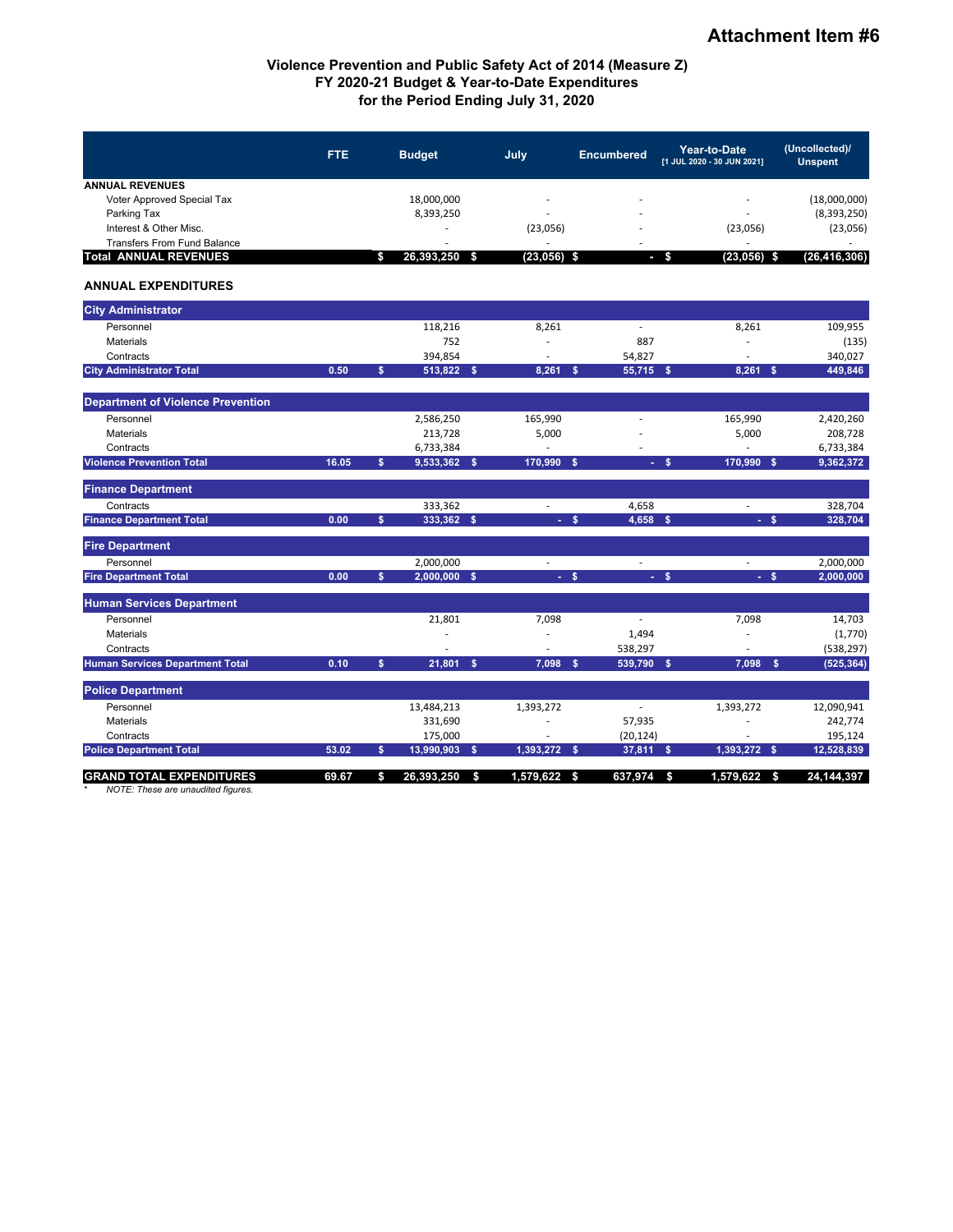#### **Violence Prevention and Public Safety Act of 2014 (Measure Z) FY 2020-21 Budget & Year-to-Date Expenditures for the Period Ending August 31, 2020**

|                                          | <b>FTE</b> |              | <b>Budget</b> |              | <b>August</b>            | <b>Encumbered</b>        | Year-to-Date<br>[1 JUL 2020 - 30 JUN 2021] | (Uncollected)/<br><b>Unspent</b> |
|------------------------------------------|------------|--------------|---------------|--------------|--------------------------|--------------------------|--------------------------------------------|----------------------------------|
| <b>ANNUAL REVENUES</b>                   |            |              |               |              |                          |                          |                                            |                                  |
| Voter Approved Special Tax               |            |              | 18,000,000    |              |                          |                          |                                            | (18,000,000)                     |
| Parking Tax                              |            |              | 8,393,250     |              | 310,858                  |                          | 310,858                                    | (8,082,392)                      |
| Interest & Other Misc.                   |            |              |               |              | 2,043                    |                          | (21, 013)                                  | (21, 013)                        |
| <b>Transfers From Fund Balance</b>       |            |              | 3,399,784     |              |                          |                          |                                            | (3,399,784)                      |
| <b>Total ANNUAL REVENUES</b>             |            |              | 29,793,034    | -S           | 312,901                  | -S                       | 289,845<br>\$                              | (29, 503, 189)                   |
| <b>ANNUAL EXPENDITURES</b>               |            |              |               |              |                          |                          |                                            |                                  |
| <b>City Administrator</b>                |            |              |               |              |                          |                          |                                            |                                  |
| Personnel                                |            |              | 74,321        |              | 10,214                   | $\overline{\phantom{a}}$ | 18,475                                     | 55,845                           |
| <b>Materials</b>                         |            |              | 11,373        |              | (2,626)                  | 887                      | (2,626)                                    | 13,111                           |
| Contracts                                |            |              | 366,053       |              | (45, 708)                | 54,827                   | (45, 708)                                  | 356,934                          |
| <b>City Administrator Total</b>          | 0.50       | s.           | 451,747       | <b>S</b>     | $(38, 120)$ \$           | 55,715 \$                | $(29, 859)$ \$                             | 425,891                          |
| <b>Department of Violence Prevention</b> |            |              |               |              |                          |                          |                                            |                                  |
| Personnel                                |            |              | 2,732,570     |              | 176,479                  |                          | 342,469                                    | 2,390,101                        |
| <b>Materials</b>                         |            |              | 214,334       |              | 58                       | 4,684                    | 5,058                                      | 204,591                          |
| Contracts                                |            |              | 7,104,674     |              | (8, 756)                 | 1,050,000                | (8, 756)                                   | 6,063,430                        |
| <b>Violence Prevention Total</b>         | 16.05      | $\mathbf{s}$ | 10,051,578    | -S           | 167,782 \$               | 1,054,684                | 338,772 \$<br>- \$                         | 8,658,122                        |
| <b>Finance Department</b>                |            |              |               |              |                          |                          |                                            |                                  |
| Contracts                                |            |              | 354,686       |              | $\overline{\phantom{a}}$ | 4,658                    | $\overline{\phantom{a}}$                   | 350,027                          |
| <b>Finance Department Total</b>          | 0.00       | \$           | 354,686       | -S           | ×.                       | 4,658 \$<br><b>S</b>     | $-$ \$                                     | 350,027                          |
| <b>Fire Department</b>                   |            |              |               |              |                          |                          |                                            |                                  |
| Personnel                                |            |              | 2,000,000     |              | $\overline{\phantom{a}}$ | $\overline{\phantom{a}}$ | $\overline{\phantom{a}}$                   | 2,000,000                        |
| <b>Fire Department Total</b>             | 0.00       | $\mathbf{s}$ | 2,000,000     | <b>s</b>     | $-5$                     |                          | $-5$<br>$-5$                               | 2,000,000                        |
| <b>Human Services Department</b>         |            |              |               |              |                          |                          |                                            |                                  |
| Personnel                                |            |              | 409,723       |              | 4,967                    | $\mathcal{L}$            | 12,066                                     | 397,658                          |
| <b>Materials</b>                         |            |              | 250,384       |              |                          | 1.770                    |                                            | 248,614                          |
| Contracts                                |            |              | 2,961,307     |              | (123, 429)               | 538,297                  | (123, 429)                                 | 2,546,439                        |
| Overheads and Prior Year Adjustments     |            |              | 922           |              |                          |                          |                                            | 922                              |
| <b>Human Services Department Total</b>   | 0.10       | $\mathsf{s}$ | 3,622,336     | s.           | $(118, 461)$ \$          | 540,067 \$               | $(111, 363)$ \$                            | 3,193,632                        |
| <b>Mayor</b>                             |            |              |               |              |                          |                          |                                            |                                  |
| Personnel                                |            |              | 140           |              | $\mathcal{L}$            | $\sim$                   | $\mathcal{L}$                              | 140                              |
| <b>Mayor Total</b>                       | 0.00       | $\mathsf{s}$ | 140           | $\mathbf{s}$ | $-5$                     |                          | $-5$<br>$-$ \$                             | 140                              |
| <b>Police Department</b>                 |            |              |               |              |                          |                          |                                            |                                  |
| Personnel                                |            |              | 12,655,676    |              | 1,187,594                | $\mathcal{L}$            | 2,580,866                                  | 10,074,810                       |
| <b>Materials</b>                         |            |              | 481,179       |              | 6,990                    | 58,308                   | 6,990                                      | 415,881                          |
| Contracts                                |            |              | 168,625       |              |                          | 26,373                   |                                            | 142,251                          |
| Overheads and Prior Year Adjustments     |            |              | 7,068         |              |                          |                          |                                            | 7,068                            |
| <b>Police Department Total</b>           | 53.02      | $\mathbf{s}$ | 13,312,548    | s.           | 1,194,584                | 84,681<br>-S             | 2,587,856 \$<br>-S                         | 10,640,011                       |

**GRAND TOTAL EXPENDITURES 69.67 29,793,03 \$ 1,205,78 4 \$ 1,739,80 4 \$ 2,785,406 5 \$ 25,267,823 \$**  \* *NOTE: These are unaudited figures.*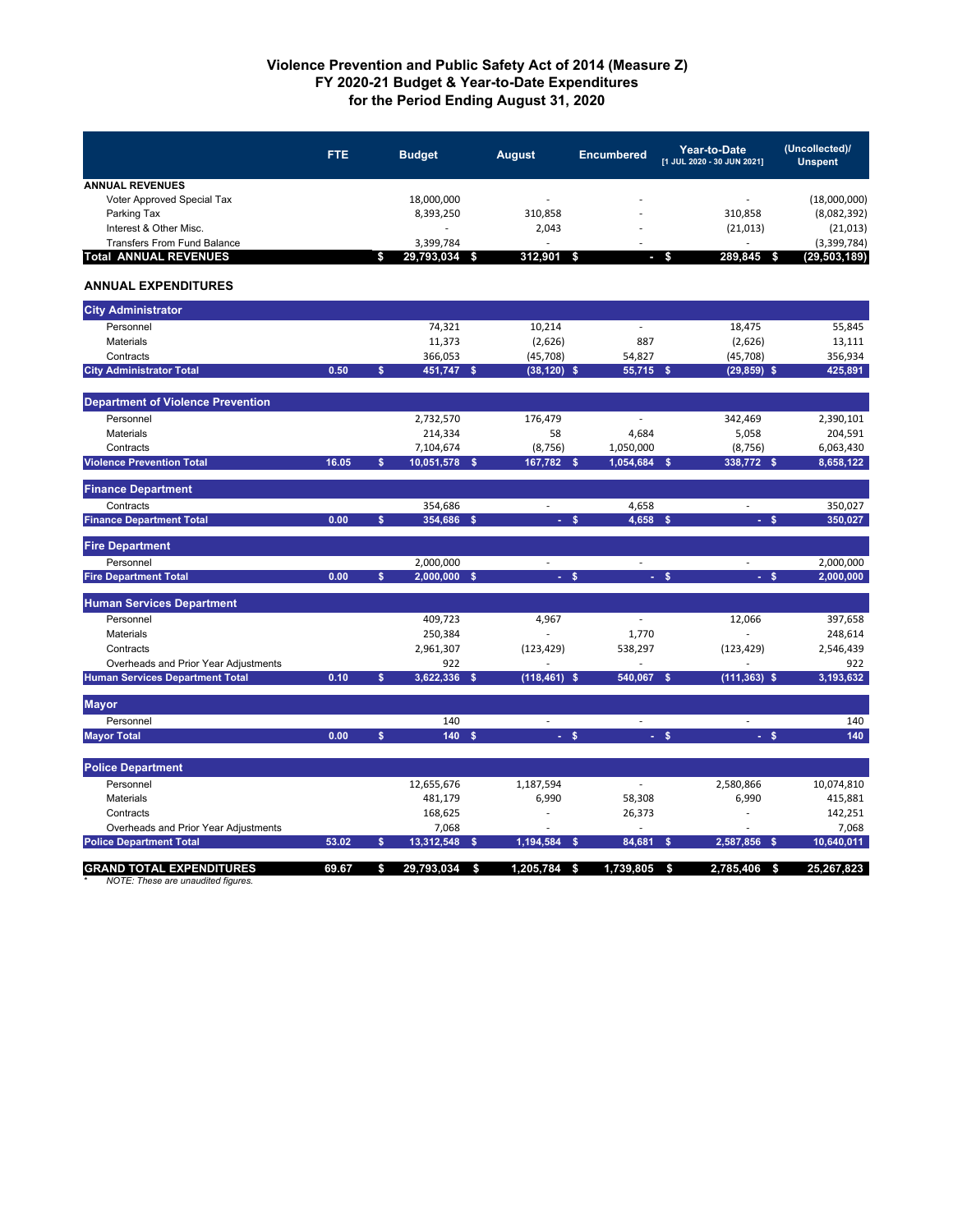#### **Violence Prevention and Public Safety Act of 2014 (Measure Z) FY 2020-21 Budget & Year-to-Date Expenditures for the Period Ending September 30, 2020**

|                                          | <b>FTE</b> |    | <b>Budget</b> | <b>September</b>        | <b>Encumbered</b>           | Year-to-Date<br>[1 JUL 2020 - 30 JUN 2021] | (Uncollected)/<br><b>Unspent</b> |
|------------------------------------------|------------|----|---------------|-------------------------|-----------------------------|--------------------------------------------|----------------------------------|
| <b>ANNUAL REVENUES</b>                   |            |    |               |                         |                             |                                            |                                  |
| Voter Approved Special Tax               |            |    | 18,000,000    |                         |                             |                                            | (18,000,000)                     |
| Parking Tax                              |            |    | 8,393,250     | 371,533                 |                             | 682,391                                    | (7,710,859)                      |
| Interest & Other Misc.                   |            |    | $\sim$        | 723                     |                             | (20, 291)                                  | (20, 291)                        |
| <b>Transfers From Fund Balance</b>       |            |    | 3,399,784     |                         |                             |                                            | (3,399,784)                      |
| <b>Total ANNUAL REVENUES</b>             |            | S  | 29.793.034    | 372.255<br>S            | -S<br>а                     | 662,100<br>\$                              | (29,130,934)<br>- 3              |
| <b>ANNUAL EXPENDITURES</b>               |            |    |               |                         |                             |                                            |                                  |
| <b>City Administrator</b>                |            |    |               |                         |                             |                                            |                                  |
| Personnel                                |            |    | 74,321        | 9,022                   | L.                          | 27,497                                     | 46,823                           |
| <b>Materials</b>                         |            |    | 16,373        | L,                      | 887                         | (2,626)                                    | 18,111                           |
| Contracts                                |            |    | 361,053       | 45,708                  | 9,119                       | $\overline{a}$                             | 351,934                          |
| <b>City Administrator Total</b>          | 0.50       | \$ | 451,747 \$    | 54,731 \$               | $10,006$ \$                 | 24,872 \$                                  | 416,869                          |
| <b>Department of Violence Prevention</b> |            |    |               |                         |                             |                                            |                                  |
| Personnel                                |            |    | 2,732,570     | 205,311                 | $\mathcal{L}_{\mathcal{A}}$ | 547,780                                    | 2,184,790                        |
| <b>Materials</b>                         |            |    | 243,414       | 50,656                  | 16,708                      | 55,714                                     | 170,991                          |
| Contracts                                |            |    | 7,075,594     | 348,898                 | 3,255,000                   | 340,142                                    | 3,480,452                        |
| <b>Violence Prevention Total</b>         | 16.05      | \$ | 10,051,578    | 604,865<br>$\mathbf{s}$ | 3,271,708 \$<br>- \$        | 943,637 \$                                 | 5,836,233                        |
| <b>Finance Department</b>                |            |    |               |                         |                             |                                            |                                  |
| Contracts                                |            |    | 354,686       | ÷.                      | 27,978                      | $\mathbf{r}$                               | 326,707                          |
| <b>Finance Department Total</b>          | 0.00       | s. | 354,686 \$    |                         | 27,978 \$<br>$-5$           | $-5$                                       | 326,707                          |
| <b>Fire Department</b>                   |            |    |               |                         |                             |                                            |                                  |
| Personnel                                |            |    | 2,000,000     | 500,000                 | ÷                           | 500.000                                    | 1,500,000                        |
| <b>Fire Department Total</b>             | 0.00       | s. | 2,000,000     | 500,000 \$<br>-S        |                             | $-$ \$<br>500,000 \$                       | 1,500,000                        |
| <b>Human Services Department</b>         |            |    |               |                         |                             |                                            |                                  |
| Personnel                                |            |    | 409,723       | 5,207                   | ÷                           | 17,273                                     | 392,450                          |
| <b>Materials</b>                         |            |    | 250,384       | 2,732                   | 1,194                       | 2,732                                      | 246,458                          |
| Contracts                                |            |    | 2,961,307     | 75,586                  | 462,711                     | (47, 843)                                  | 2,546,439                        |
| Overheads and Prior Year Adjustments     |            |    | 922           | ä,                      | ÷,                          | $\overline{a}$                             | 922                              |
| <b>Human Services Department Total</b>   | 0.10       | s. | 3,622,336     | $\mathbf{s}$<br>83,525  | 463,905<br>-S               | -\$<br>$(27, 838)$ \$                      | 3,186,269                        |
| <b>Mayor</b>                             |            |    |               |                         |                             |                                            |                                  |
| Personnel                                |            |    | 140           | $\sim$                  | $\overline{\phantom{a}}$    | $\blacksquare$                             | 140                              |
| <b>Mayor Total</b>                       | 0.00       | \$ | 140           | $\boldsymbol{\$}$       | $-$ s                       | $-$ \$<br>a.                               | $\mathbf{s}$<br>140              |
| <b>Police Department</b>                 |            |    |               |                         |                             |                                            |                                  |
| Personnel                                |            |    | 12,655,676    | 1,213,880               | $\sim$                      | 3,794,746                                  | 8,860,930                        |
| <b>Materials</b>                         |            |    | 481,179       | 3,925                   | 56,460                      | 10,915                                     | 413,804                          |
| Contracts                                |            |    | 168,625       | 42,907                  | ä,                          | 42,907                                     | 125,718                          |
| Overheads and Prior Year Adjustments     |            |    | 7,068         | $\frac{1}{2}$           | ÷,                          | $\mathcal{L}$                              | 7,068                            |
|                                          |            |    |               |                         |                             |                                            |                                  |

**Police Department Total 53.02 \$ 13,312,548 \$ 1,260,712 \$ 56,460 \$ 3,848,568 \$ 9,407,520 GRAND TOTAL EXPENDITURES 69.67 29,793,03 \$ 2,503,833 4 \$ 3,830,058 \$ 5,289,239 \$ 20,673,738 \$**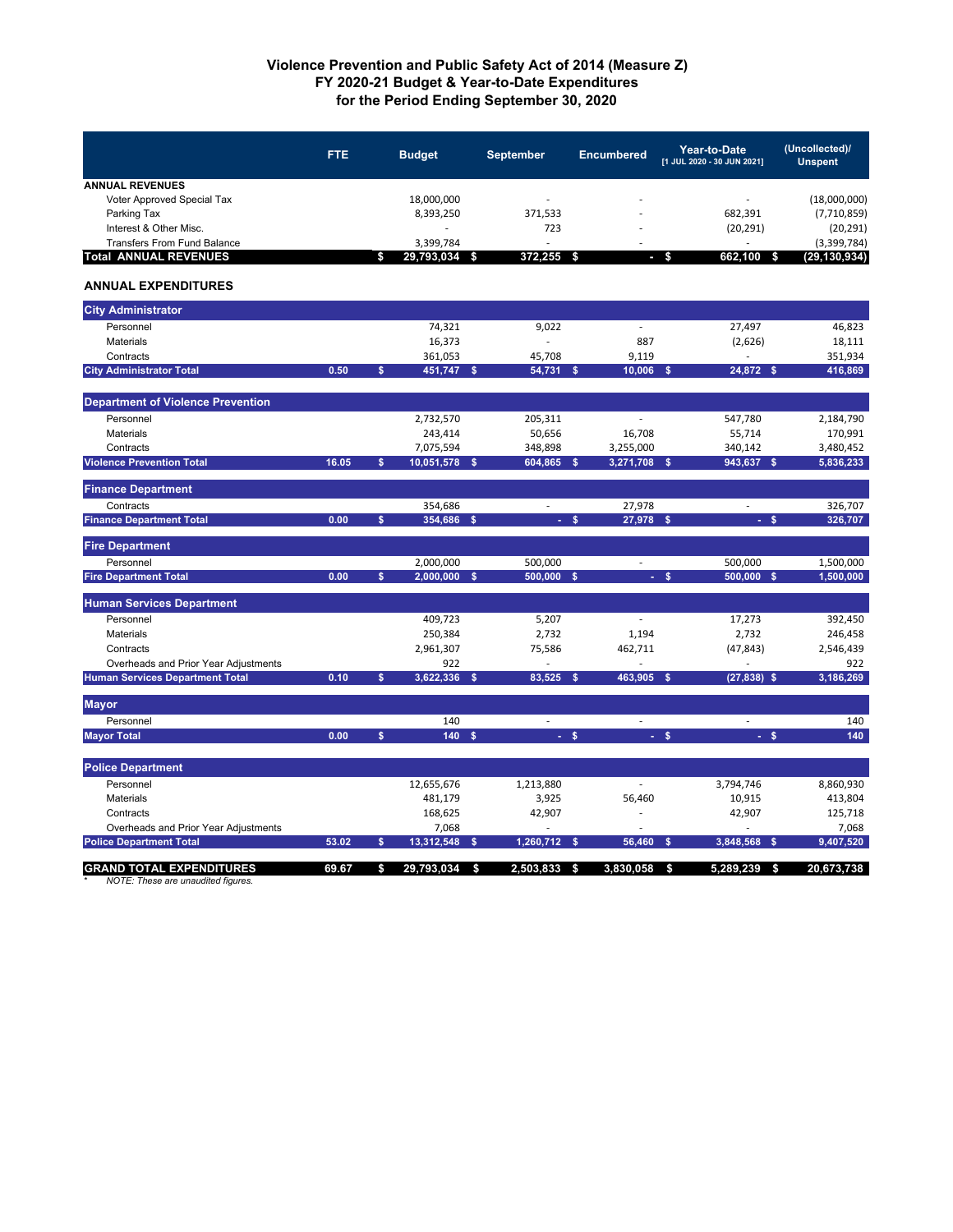#### **Violence Prevention and Public Safety Act of 2014 (Measure Z) FY 2020-21 Budget & Year-to-Date Expenditures for the Period Ending October 31, 2020**

| <b>ANNUAL REVENUES</b><br>Voter Approved Special Tax<br>18,000,000<br>(157, 811)<br>(157, 811)<br>(18, 157, 811)<br>Parking Tax<br>8,393,250<br>389,661<br>1,072,052<br>Interest & Other Misc.<br>93<br>(20, 198)<br><b>Transfers From Fund Balance</b><br>3,399,784<br>231,943 \$<br><b>Total ANNUAL REVENUES</b><br>894,043<br>(28, 898, 991)<br>29,793,034 \$<br>\$<br>\$<br>ы<br>-S<br><b>ANNUAL EXPENDITURES</b><br><b>City Administrator</b><br>Personnel<br>74,321<br>10,427<br>37,924<br>÷, | (Uncollected)/<br><b>Unspent</b> |
|-----------------------------------------------------------------------------------------------------------------------------------------------------------------------------------------------------------------------------------------------------------------------------------------------------------------------------------------------------------------------------------------------------------------------------------------------------------------------------------------------------|----------------------------------|
|                                                                                                                                                                                                                                                                                                                                                                                                                                                                                                     |                                  |
|                                                                                                                                                                                                                                                                                                                                                                                                                                                                                                     |                                  |
|                                                                                                                                                                                                                                                                                                                                                                                                                                                                                                     | (7, 321, 198)                    |
|                                                                                                                                                                                                                                                                                                                                                                                                                                                                                                     | (20, 198)                        |
|                                                                                                                                                                                                                                                                                                                                                                                                                                                                                                     | (3,399,784)                      |
|                                                                                                                                                                                                                                                                                                                                                                                                                                                                                                     |                                  |
|                                                                                                                                                                                                                                                                                                                                                                                                                                                                                                     |                                  |
|                                                                                                                                                                                                                                                                                                                                                                                                                                                                                                     |                                  |
|                                                                                                                                                                                                                                                                                                                                                                                                                                                                                                     | 36,396                           |
| 2,372<br>Materials<br>16,373<br>4,997<br>887                                                                                                                                                                                                                                                                                                                                                                                                                                                        | 13,114                           |
| Contracts<br>361,053<br>45,708<br>9,119<br>45,708                                                                                                                                                                                                                                                                                                                                                                                                                                                   | 306,226                          |
| $\mathbf{s}$<br>10,006 \$<br>86,004 \$<br><b>City Administrator Total</b><br>0.50<br>451,747<br>$\mathbf{s}$<br>$61,132$ \$                                                                                                                                                                                                                                                                                                                                                                         | 355,736                          |
| <b>Department of Violence Prevention</b>                                                                                                                                                                                                                                                                                                                                                                                                                                                            |                                  |
| Personnel<br>2,732,570<br>234,670<br>782,450<br>÷                                                                                                                                                                                                                                                                                                                                                                                                                                                   | 1,950,120                        |
| Materials<br>249,169<br>9,589<br>14,775<br>65,303                                                                                                                                                                                                                                                                                                                                                                                                                                                   | 169,091                          |
| Contracts<br>7,075,594<br>324,806<br>4,892,695<br>664,948                                                                                                                                                                                                                                                                                                                                                                                                                                           | 1,517,952                        |
| 16.05<br>$\mathbf{s}$<br>569,064<br>1,512,701 \$<br><b>Violence Prevention Total</b><br>10,057,333<br>$\mathbf{s}$<br>4,907,470 \$<br>s.                                                                                                                                                                                                                                                                                                                                                            | 3,637,163                        |
| <b>Finance Department</b>                                                                                                                                                                                                                                                                                                                                                                                                                                                                           |                                  |
| 354,686<br>4,490<br>23,489<br>4,490<br>Contracts                                                                                                                                                                                                                                                                                                                                                                                                                                                    | 326,707                          |
| 0.00<br>354.686<br>4.490 \$<br>23.489<br>4.490 \$<br><b>Finance Department Total</b><br>s.<br><b>S</b><br><b>s</b>                                                                                                                                                                                                                                                                                                                                                                                  | 326,707                          |
| <b>Fire Department</b>                                                                                                                                                                                                                                                                                                                                                                                                                                                                              |                                  |
| Personnel<br>2,000,000<br>500,000<br>÷,<br>÷,                                                                                                                                                                                                                                                                                                                                                                                                                                                       | 1,500,000                        |
| 0.00<br>$\mathbf{s}$<br>2,000,000<br>-\$<br>500,000 \$<br><b>Fire Department Total</b><br><sup>\$</sup><br>A.<br>÷.<br><b>S</b>                                                                                                                                                                                                                                                                                                                                                                     | 1,500,000                        |
| <b>Human Services Department</b>                                                                                                                                                                                                                                                                                                                                                                                                                                                                    |                                  |
| Personnel<br>409,723<br>1,958<br>19,231<br>÷.                                                                                                                                                                                                                                                                                                                                                                                                                                                       | 390,492                          |
| 1,194<br>2,732<br>Materials<br>244,629                                                                                                                                                                                                                                                                                                                                                                                                                                                              | 240,703                          |
| 2,961,307<br>47,843<br>414,868<br>Contracts<br>÷,                                                                                                                                                                                                                                                                                                                                                                                                                                                   | 2,546,439                        |
| 922<br>Overheads and Prior Year Adjustments                                                                                                                                                                                                                                                                                                                                                                                                                                                         | 922                              |
| <b>Human Services Department Total</b><br>0.10<br>s.<br>3,616,581<br>$\mathbf{s}$<br><b>S</b><br>416,062<br>$\mathbf{s}$<br>21,963<br>49,801<br>-S                                                                                                                                                                                                                                                                                                                                                  | 3,178,556                        |
| <b>Mayor</b>                                                                                                                                                                                                                                                                                                                                                                                                                                                                                        |                                  |
| Personnel<br>140<br>$\mathcal{L}_{\mathcal{A}}$<br>$\overline{\phantom{a}}$<br>÷                                                                                                                                                                                                                                                                                                                                                                                                                    |                                  |
| $\mathbf{s}$<br>$-5$<br>$-$ \$<br>$-$ \$<br><b>Mayor Total</b><br>0.00<br>s.<br>140                                                                                                                                                                                                                                                                                                                                                                                                                 | 140                              |
| <b>Police Department</b>                                                                                                                                                                                                                                                                                                                                                                                                                                                                            | 140                              |
| 4,543,992<br>Personnel<br>12,655,676<br>749,245<br>÷                                                                                                                                                                                                                                                                                                                                                                                                                                                |                                  |
| <b>Materials</b><br>481,179<br>24,915<br>44,450<br>35,830                                                                                                                                                                                                                                                                                                                                                                                                                                           |                                  |
| 168,625<br>42,907<br>Contracts                                                                                                                                                                                                                                                                                                                                                                                                                                                                      | 8,111,684                        |
| 7,068<br>Overheads and Prior Year Adjustments<br>L,                                                                                                                                                                                                                                                                                                                                                                                                                                                 | 400,900                          |
| 4,622,728 \$<br>8,645,370<br><b>Police Department Total</b><br>53.02<br>s.<br>13,312,548<br>$\mathbf{s}$<br>774,160 \$<br>44,450 \$                                                                                                                                                                                                                                                                                                                                                                 | 125,718<br>7,068                 |

**GRAND TOTAL EXPENDITURES 69.67 29,793,034 \$ 1,458,647 \$ 5,401,476 \$ 6,747,886 \$ 17,643,672 \$**  \* *NOTE: These are unaudited figures.*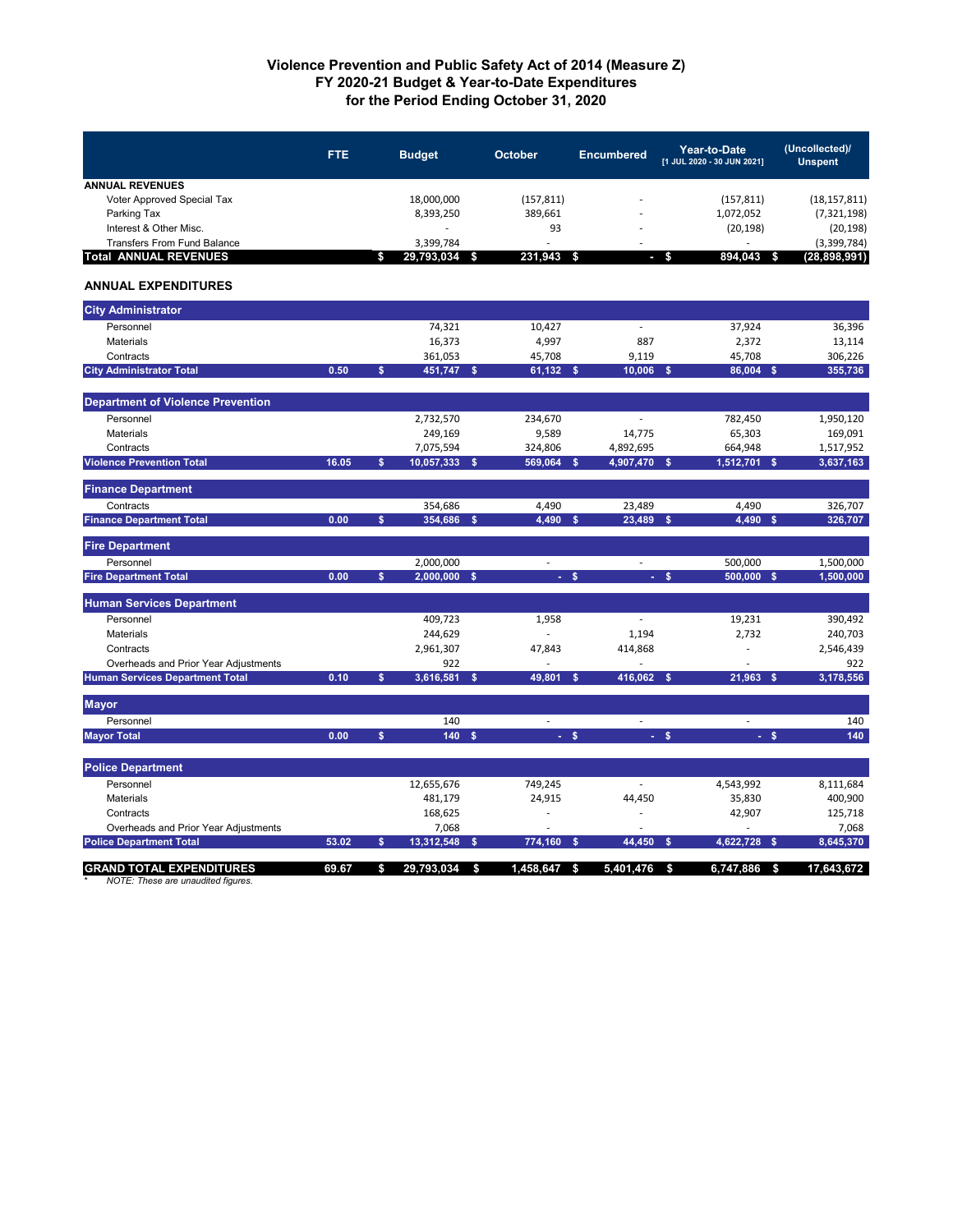#### **Violence Prevention and Public Safety Act of 2014 (Measure Z) FY 2020-21 Budget & Year-to-Date Expenditures for the Period Ending November 30, 2020**

|                                    | FTE. | <b>Budget</b>            | <b>November</b> | <b>Encumbered</b> | Year-to-Date<br>[1 JUL 2020 - 30 JUN 2021] | (Uncollected)/<br><b>Unspent</b> |
|------------------------------------|------|--------------------------|-----------------|-------------------|--------------------------------------------|----------------------------------|
| <b>ANNUAL REVENUES</b>             |      |                          |                 |                   |                                            |                                  |
| Voter Approved Special Tax         |      | 18,000,000               | 150,170         |                   | (7,641)                                    | (18,007,641)                     |
| Parking Tax                        |      | 8,393,250                | 406.736         |                   | 1,478,789                                  | (6,914,461)                      |
| Interest & Other Misc.             |      | $\overline{\phantom{a}}$ | (275)           | ۰                 | (20, 473)                                  | (20, 473)                        |
| <b>Transfers From Fund Balance</b> |      | 3,399,784                | ۰               | ٠                 | $\overline{\phantom{a}}$                   | (3,399,784)                      |
| <b>Total ANNUAL REVENUES</b>       |      | 29,793,034               | 556,632 \$<br>S |                   | 1,450,675 \$<br>S                          | (28, 342, 359)                   |
| <b>ANNUAL EXPENDITURES</b>         |      |                          |                 |                   |                                            |                                  |
| <b>City Administrator</b>          |      |                          |                 |                   |                                            |                                  |

| <b>GRAND TOTAL EXPENDITURES</b>                                        | 69.67 | \$ | 29,793,034            | \$           | 2.255.322                | 5,815,827<br>\$          | \$     | 9,003,208                | \$<br>14,973,999   |
|------------------------------------------------------------------------|-------|----|-----------------------|--------------|--------------------------|--------------------------|--------|--------------------------|--------------------|
|                                                                        |       |    |                       |              |                          |                          |        |                          |                    |
| Overheads and Prior Year Adjustments<br><b>Police Department Total</b> | 53.02 | \$ | 13,312,548            | <b>S</b>     | 602,925                  | - \$<br>43,243 \$        |        | 5,225,653 \$             | 8,043,652          |
| Contracts                                                              |       |    | 168,625<br>7,068      |              | ٠                        |                          |        | 42,907                   | 125,718<br>7,068   |
| <b>Materials</b>                                                       |       |    | 481,179               |              | 12,572                   | 43,243                   |        | 48,402                   | 389,534            |
| Personnel                                                              |       |    | 12,655,676            |              | 590,353                  |                          |        | 5,134,345                | 7,521,332          |
| <b>Police Department</b>                                               |       |    |                       |              |                          |                          |        |                          |                    |
|                                                                        |       |    |                       |              |                          |                          |        |                          |                    |
| <b>Mayor Total</b>                                                     | 0.00  | s. | 140                   | $\mathbf{s}$ | $-5$                     |                          | $-$ \$ | $-$ \$                   | 140                |
| Personnel                                                              |       |    | 140                   |              |                          | ÷.                       |        | $\overline{\phantom{a}}$ | 140                |
| <b>Mayor</b>                                                           |       |    |                       |              |                          |                          |        |                          |                    |
|                                                                        |       |    |                       |              |                          |                          |        |                          |                    |
| <b>Human Services Department Total</b>                                 | 0.10  | s. | 1,922,812 \$          |              | 54,878 \$                | 611,242 \$               |        | 76,841 \$                | 1,234,730          |
| Overheads and Prior Year Adjustments                                   |       |    | (36)                  |              | $\sim$                   |                          |        | $\overline{\phantom{a}}$ | (36)               |
| Contracts                                                              |       |    | 1,574,085             |              | 53,820                   | 610,048                  |        | 53,820                   | 910,217            |
| <b>Materials</b>                                                       |       |    | 223,841<br>124,923    |              | 1,058                    | 1,194                    |        | 20,289<br>2,732          | 203,552<br>120,997 |
| Personnel                                                              |       |    |                       |              |                          |                          |        |                          |                    |
| <b>Human Services Department</b>                                       |       |    |                       |              |                          |                          |        |                          |                    |
| <b>Fire Department Total</b>                                           | 0.00  | \$ | $2,000,000$ \$        |              | $-5$                     |                          | $-5$   | 500,000 \$               | 1,500,000          |
| Personnel                                                              |       |    | 2,000,000             |              | $\overline{\phantom{a}}$ |                          |        | 500,000                  | 1,500,000          |
| <b>Fire Department</b>                                                 |       |    |                       |              |                          |                          |        |                          |                    |
|                                                                        |       |    |                       |              |                          |                          |        |                          |                    |
| Contracts<br><b>Finance Department Total</b>                           | 0.00  | \$ | 354,686<br>354,686 \$ |              | 681<br>681 \$            | 22,808<br>22,808 \$      |        | 5,170<br>5,170 \$        | 326,707<br>326,707 |
|                                                                        |       |    |                       |              |                          |                          |        |                          |                    |
| <b>Finance Department</b>                                              |       |    |                       |              |                          |                          |        |                          |                    |
| <b>Violence Prevention Total</b>                                       | 16.05 | \$ | 11,751,102            | -S           | 1,585,987 \$             | 5,095,629 \$             |        | 3,098,687 \$             | 3,556,786          |
| Overheads and Prior Year Adjustments                                   |       |    | 958                   |              | $\overline{\phantom{a}}$ | ÷,                       |        | $\overline{\phantom{a}}$ | 958                |
| Contracts                                                              |       |    | 8,462,816             |              | 1,391,490                | 5,086,205                |        | 2,056,438                | 1,320,174          |
| <b>Materials</b>                                                       |       |    | 368,874               |              | 8,651                    | 9,424                    |        | 73,954                   | 285,497            |
| Personnel                                                              |       |    | 2,918,453             |              | 185,846                  | $\overline{\phantom{a}}$ |        | 968,296                  | 1,950,157          |
| <b>Department of Violence Prevention</b>                               |       |    |                       |              |                          |                          |        |                          |                    |
|                                                                        |       |    |                       |              |                          |                          |        |                          |                    |
| <b>City Administrator Total</b>                                        | 0.50  | \$ | 451,747 \$            |              | $10,852$ \$              | 42,906 \$                |        | 96,857 \$                | 311,984            |
| Contracts                                                              |       |    | 361,053               |              |                          | 42,019                   |        | 45,708                   | 273,326            |
| <b>Materials</b>                                                       |       |    | 16,373                |              |                          | 887                      |        | 2,372                    | 13,114             |
| Personnel                                                              |       |    | 74,321                |              | 10,852                   |                          |        | 48,777                   | 25,544             |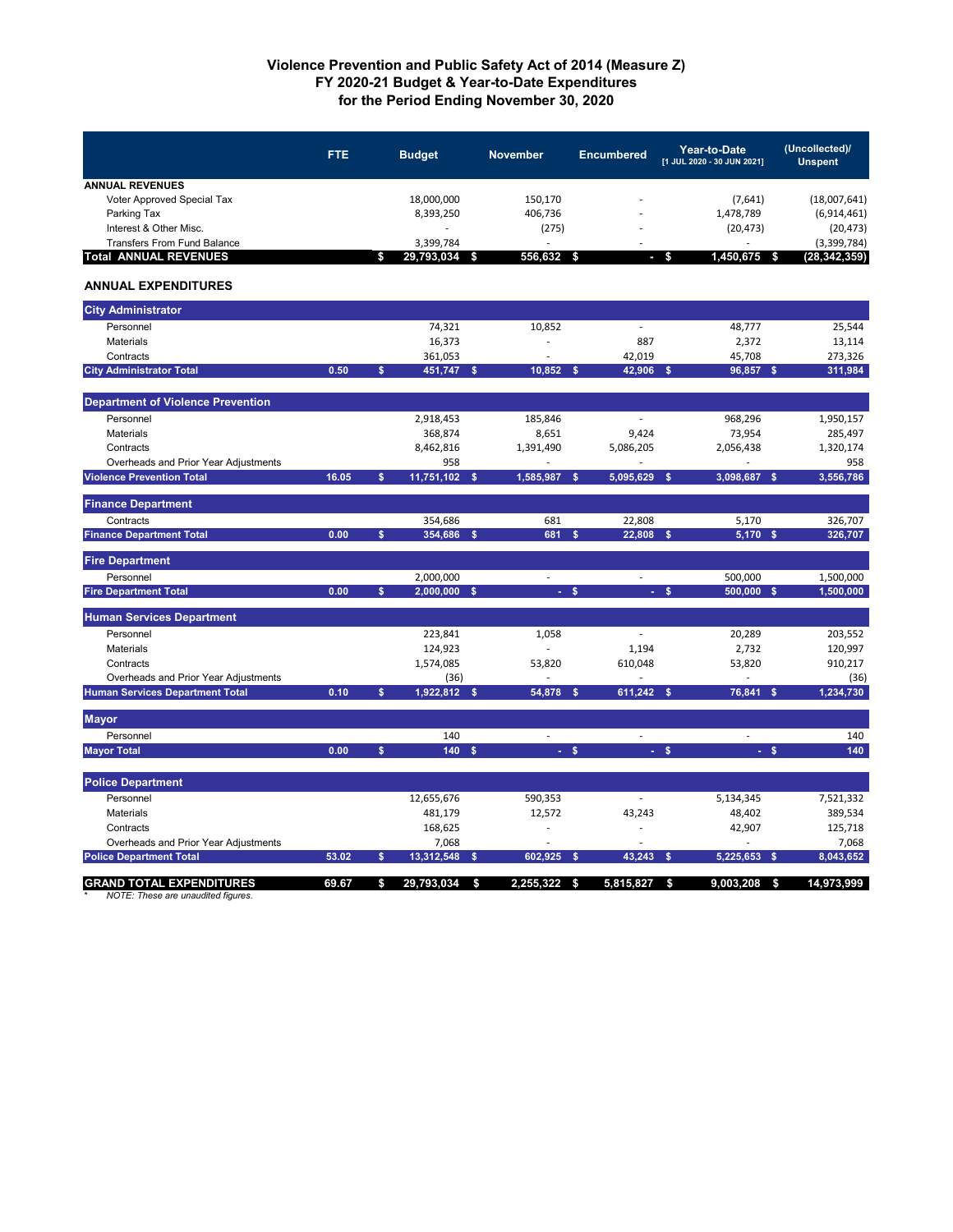#### **Violence Prevention and Public Safety Act of 2014 (Measure Z) FY 2020-21 Budget & Year-to-Date Expenditures for the Period Ending December 31, 2020**

|                                          | FTE. |    | <b>Budget</b> | <b>December</b> | <b>Encumbered</b> | Year-to-Date<br>[1 JUL 2020 - 30 JUN 2021] | (Uncollected)/<br><b>Unspent</b> |
|------------------------------------------|------|----|---------------|-----------------|-------------------|--------------------------------------------|----------------------------------|
| <b>ANNUAL REVENUES</b>                   |      |    |               |                 |                   |                                            |                                  |
| Voter Approved Special Tax               |      |    | 18,000,000    | 9,360,493       |                   | 9,352,853                                  | (8,647,147)                      |
| Parking Tax                              |      |    | 8,393,250     | 390,726         | ۰                 | 1,869,515                                  | (6,523,735)                      |
| Interest & Other Misc.                   |      |    |               | 458             | ۰                 | (20, 015)                                  | (20, 015)                        |
| <b>Transfers From Fund Balance</b>       |      |    | 3,399,784     | ٠               | ٠                 |                                            | (3,399,784)                      |
| <b>Total ANNUAL REVENUES</b>             |      | \$ | 29,793,034    | 9,751,677<br>\$ | -S<br>ı           | 11,202,353<br>\$                           | (18,590,681)<br>S                |
| <b>ANNUAL EXPENDITURES</b>               |      |    |               |                 |                   |                                            |                                  |
| <b>City Administrator</b>                |      |    |               |                 |                   |                                            |                                  |
| Personnel                                |      |    | 74,321        | 12,129          |                   | 60,906                                     | 13,415                           |
| Materials                                |      |    | 16,373        | 44              | 887               | 2,416                                      | 13,070                           |
| Contracts                                |      |    | 361,053       | 32,900          | 9,119             | 78,608                                     | 273,326                          |
| <b>City Administrator Total</b>          | 0.50 | s. | 451,747       | s.<br>45,073 \$ | 10,006            | 141,930 \$<br>- \$                         | 299,811                          |
| <b>Department of Violence Prevention</b> |      |    |               |                 |                   |                                            |                                  |
| Personnel                                |      |    | 3,133,643     | 212,149         |                   | 1,180,445                                  | 1,953,198                        |
| <b>Materials</b>                         |      |    | 444,433       | 12,008          | 8,233             | 85,962                                     | 350,239                          |
| Contracts                                |      |    | 9,124,337     | 285,962         | 5,145,338         | 2,342,399                                  | 1,636,600                        |

| Overheads and Prior Year Adjustments   |       |              | 112        |    |                          |        |           |      |              |      | 112       |
|----------------------------------------|-------|--------------|------------|----|--------------------------|--------|-----------|------|--------------|------|-----------|
| <b>Violence Prevention Total</b>       | 16.05 | \$           | 12,702,525 | s. | 510,119 \$               |        | 5,153,571 | - 5  | 3,608,806 \$ |      | 3,940,149 |
| <b>Finance Department</b>              |       |              |            |    |                          |        |           |      |              |      |           |
| Contracts                              |       |              | 354,686    |    | 173,179                  |        | 12,595    |      | 178,349      |      | 163,741   |
| <b>Finance Department Total</b>        | 0.00  | \$           | 354,686    | s. | 173,179                  | - \$   | 12,595    | - \$ | 178,349 \$   |      | 163,741   |
| <b>Fire Department</b>                 |       |              |            |    |                          |        |           |      |              |      |           |
| Personnel                              |       |              | 2,000,000  |    | 500,000                  |        | ٠         |      | 1,000,000    |      | 1,000,000 |
| <b>Fire Department Total</b>           | 0.00  | s            | 2,000,000  | s. | $500,000$ \$             |        | ×.        | -S   | 1,000,000    | - \$ | 1,000,000 |
| <b>Human Services Department</b>       |       |              |            |    |                          |        |           |      |              |      |           |
| Personnel                              |       |              | 5,619      |    | 2,227                    |        |           |      | 22,516       |      | (16, 897) |
| <b>Materials</b>                       |       |              | 53,242     |    |                          |        | 1,194     |      | 2,732        |      | 49,316    |
| Contracts                              |       |              | 1,470,727  |    | 19,185                   |        | 590,863   |      | 73,005       |      | 806,859   |
| Overheads and Prior Year Adjustments   |       |              | (36)       |    |                          |        |           |      |              |      | (36)      |
| <b>Human Services Department Total</b> | 0.10  | \$           | 1,529,552  | s  | $21,412$ \$              |        | 592,057   | -\$  | $98,253$ \$  |      | 839,242   |
| <b>Mayor</b>                           |       |              |            |    |                          |        |           |      |              |      |           |
| Personnel                              |       |              | 140        |    | $\overline{\phantom{a}}$ |        | ۰         |      | ۰            |      | 140       |
| <b>Mayor Total</b>                     | 0.00  | $\mathbf{s}$ | 140        | \$ |                          | $-$ \$ | ÷         | -\$  | ж.           | -\$  | 140       |

| <b>Police Department</b>             |       |            |     |           |    |                          |              |            |
|--------------------------------------|-------|------------|-----|-----------|----|--------------------------|--------------|------------|
| Personnel                            |       | 12,655,676 |     | 698,152   |    |                          | 5,832,497    | 6,823,180  |
| <b>Materials</b>                     |       | 481,179    |     | 41,150    |    | 43,243                   | 89,552       | 346,965    |
| Contracts                            |       | 168,625    |     |           |    | $\overline{\phantom{a}}$ | 42,907       | 95,717     |
| Overheads and Prior Year Adjustments |       | 7.068      |     |           |    |                          |              | 7.068      |
| <b>Police Department Total</b>       | 53.02 | 13,312,548 | ۱S. | 739,302   |    | $43,243$ \$              | 5,964,956 \$ | 7,272,930  |
| <b>GRAND TOTAL EXPENDITURES</b>      | 69.67 | 30,351,197 |     | 1,989,085 | -S | 5,811,472                | 10,992,294   | 13,516,013 |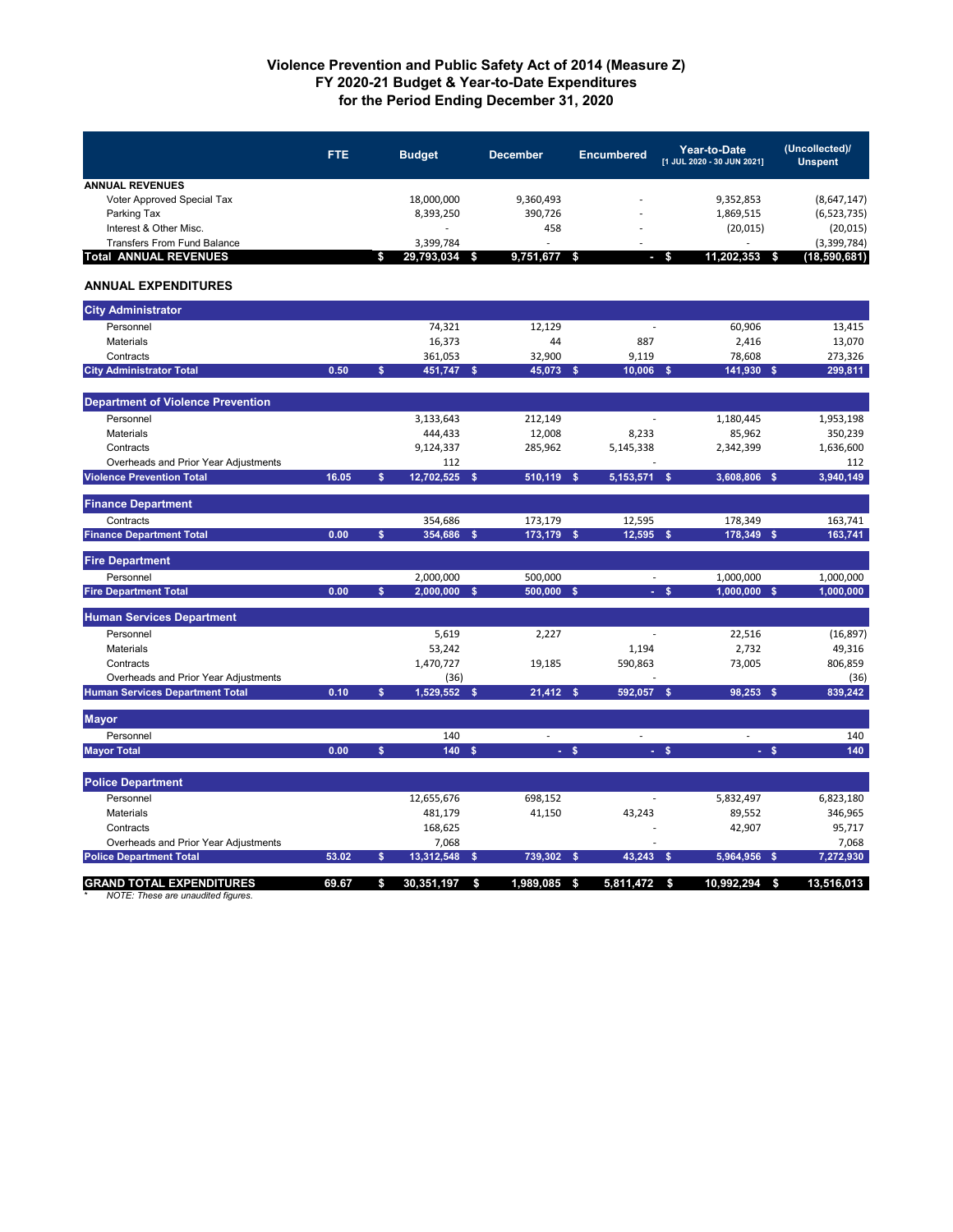#### **Violence Prevention and Public Safety Act of 2014 (Measure Z) FY 2020-21 Budget & Year-to-Date Expenditures for the Period Ending January 31, 2021**

|                              | <b>FTE</b> | <b>Budget</b> | January    | <b>Encumbered</b> | Year-to-Date<br>[1 JUL 2020 - 30 JUN 2021] | (Uncollected)/<br><b>Unspent</b> |
|------------------------------|------------|---------------|------------|-------------------|--------------------------------------------|----------------------------------|
| <b>ANNUAL REVENUES</b>       |            |               |            |                   |                                            |                                  |
| Voter Approved Special Tax   |            | 18,000,000    | (31, 100)  |                   | 9,321,752                                  | (8,678,248)                      |
| Parking Tax                  |            | 8,393,250     | 340,119    |                   | 2,209,634                                  | (6, 183, 617)                    |
| Interest & Other Misc.       |            |               | 789        |                   | (19, 226)                                  | (19, 226)                        |
| Transfers From Fund Balance  |            | 3.399.784     | . .        |                   | $\overline{\phantom{a}}$                   | (3,399,784)                      |
| <b>Total ANNUAL REVENUES</b> |            | 29,793,034    | 309,808 \$ |                   | 11.512.160                                 | (18, 280, 875)                   |

#### **ANNUAL EXPENDITURES**

| <b>GRAND TOTAL EXPENDITURES</b>          | 69.67 | \$           | 30,351,198     | \$           | 1,517,016     | \$           | 5,086,500      | \$           | 12,509,310 \$  | 12,723,968 |
|------------------------------------------|-------|--------------|----------------|--------------|---------------|--------------|----------------|--------------|----------------|------------|
| <b>Police Department Total</b>           | 53.02 | s.           | 13,312,548     | -\$          | 584,743 \$    |              | 42,326         | - \$         | 6,549,699 \$   | 6,689,103  |
| Overheads and Prior Year Adjustments     |       |              | 7,068          |              |               |              |                |              |                | 7,068      |
| Contracts                                |       |              | 168,625        |              |               |              |                |              | 42,907         | 95,717     |
| <b>Materials</b>                         |       |              | 481,179        |              | 15,209        |              | 42,326         |              | 104,761        | 332,673    |
| Personnel                                |       |              | 12,655,676     |              | 569,534       |              |                |              | 6,402,031      | 6,253,645  |
| <b>Police Department</b>                 |       |              |                |              |               |              |                |              |                |            |
|                                          |       |              |                |              |               |              |                |              |                |            |
| <b>Mayor Total</b>                       | 0.00  | s.           | 140S           |              |               | $-5$         |                | $-5$         | $-$ \$         | 140        |
| Personnel                                |       |              | 140            |              | $\mathcal{L}$ |              | $\mathcal{L}$  |              | $\mathcal{L}$  | 140        |
| <b>Mayor</b>                             |       |              |                |              |               |              |                |              |                |            |
| <b>Human Services Department Total</b>   | 0.10  | $\mathbf{s}$ | 1,405,016 \$   |              | $1,789$ \$    |              | 592,057 \$     |              | 100,041 \$     | 712,918    |
| Overheads and Prior Year Adjustments     |       |              | (36)           |              |               |              |                |              |                | (36)       |
| Contracts                                |       |              | 1,346,191      |              |               |              | 590,863        |              | 73,005         | 682,323    |
| <b>Materials</b>                         |       |              | 53,242         |              |               |              | 1,194          |              | 2,732          | 49,316     |
| Personnel                                |       |              | 5,619          |              | 1,789         |              |                |              | 24,304         | (18, 685)  |
| <b>Human Services Department</b>         |       |              |                |              |               |              |                |              |                |            |
| <b>Fire Department Total</b>             | 0.00  | s.           | $2,000,000$ \$ |              |               | $-$ \$       |                | $-5$         | $1,000,000$ \$ | 1,000,000  |
| Personnel                                |       |              | 2,000,000      |              |               |              | $\overline{a}$ |              | 1,000,000      | 1,000,000  |
| <b>Fire Department</b>                   |       |              |                |              |               |              |                |              |                |            |
|                                          |       |              |                |              |               |              |                |              |                |            |
| <b>Finance Department Total</b>          | 0.00  | s            | 354,686        | -S           | 7,936 \$      |              | $4,658$ \$     |              | 186,286 \$     | 163,741    |
| Contracts                                |       |              | 354,686        |              | 7,936         |              | 4,658          |              | 186,286        | 163,741    |
| <b>Finance Department</b>                |       |              |                |              |               |              |                |              |                |            |
| <b>Violence Prevention Total</b>         | 16.05 | $\mathbf{s}$ | 12,827,061     | $\mathbf{s}$ | 910,329       | $\mathbf{s}$ | 4,437,453      | $\mathbf{s}$ | 4,519,136 \$   | 3,870,474  |
| Overheads and Prior Year Adjustments     |       |              | 112            |              |               |              |                |              |                | 112        |
| Contracts                                |       |              | 9,124,337      |              | 716,118       |              | 4,429,220      |              | 3,058,518      | 1,636,600  |
| <b>Materials</b>                         |       |              | 444,433        |              | 1,800         |              | 8,233          |              | 87,762         | 348,439    |
| Personnel                                |       |              | 3,258,179      |              | 192,411       |              |                |              | 1,372,856      | 1,885,323  |
| <b>Department of Violence Prevention</b> |       |              |                |              |               |              |                |              |                |            |
|                                          |       |              |                |              |               |              |                |              |                |            |
| <b>City Administrator Total</b>          | 0.50  | \$           | 451,747 \$     |              | $12,219$ \$   |              | $10,006$ \$    |              | 154,148 \$     | 287,592    |
| Contracts                                |       |              | 361,053        |              |               |              | 9,119          |              | 78,608         | 273,326    |
| <b>Materials</b>                         |       |              | 16,373         |              |               |              | 887            |              | 2,416          | 13,070     |
| Personnel                                |       |              | 74,321         |              | 12,219        |              |                |              | 73,124         | 1,196      |
| <b>City Administrator</b>                |       |              |                |              |               |              |                |              |                |            |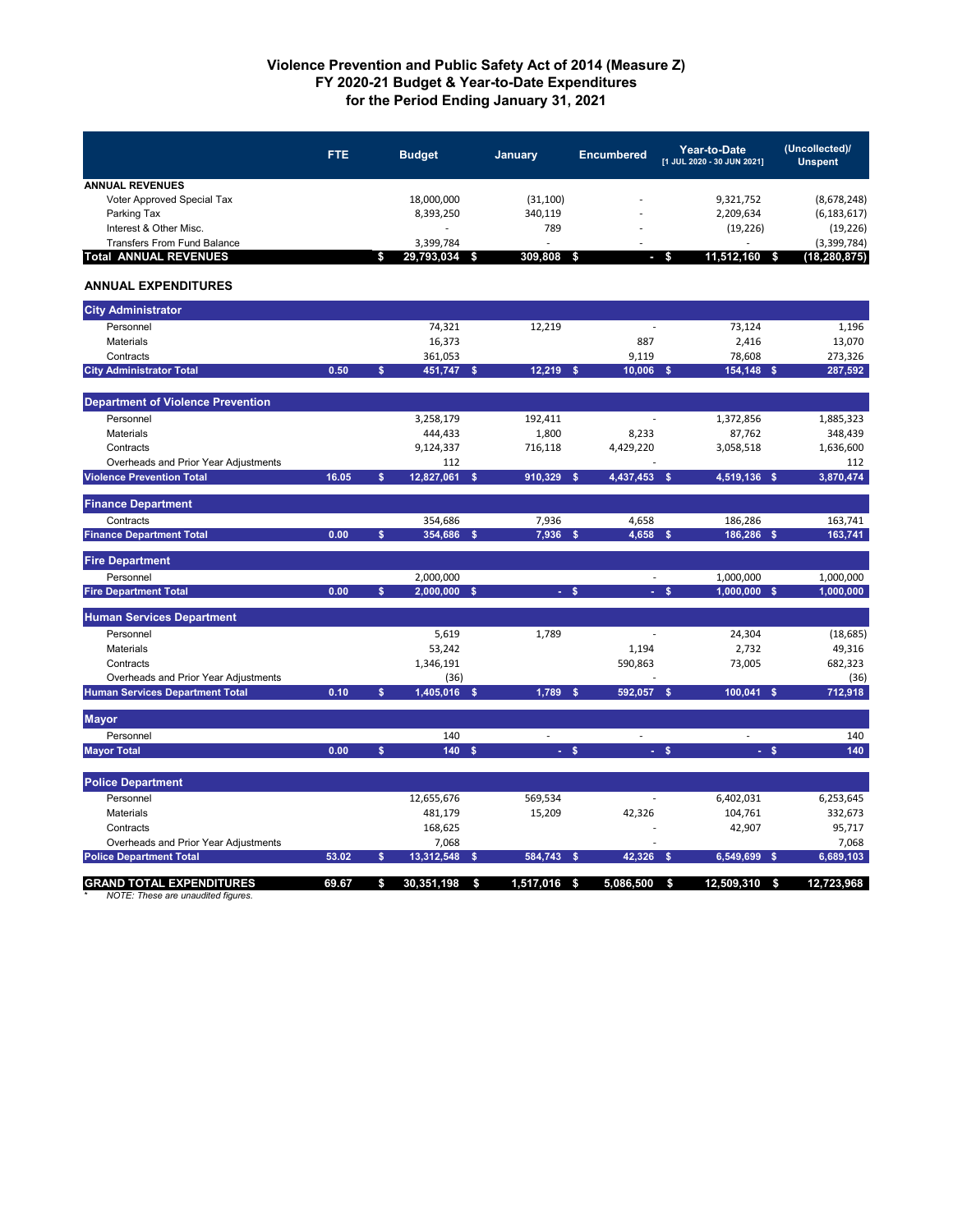#### **Violence Prevention and Public Safety Act of 2014 (Measure Z) FY 2020-21 Budget & Year-to-Date Expenditures for the Period Ending February 28, 2021**

|                                    | FTE. | <b>Budget</b> | February | <b>Encumbered</b>        | Year-to-Date<br>[1 JUL 2020 - 30 JUN 2021] | (Uncollected)/<br><b>Unspent</b> |
|------------------------------------|------|---------------|----------|--------------------------|--------------------------------------------|----------------------------------|
| <b>ANNUAL REVENUES</b>             |      |               |          |                          |                                            |                                  |
| Voter Approved Special Tax         |      | 18,000,000    |          |                          | 9,321,752                                  | (8,678,248)                      |
| Parking Tax                        |      | 8,393,250     | 282,436  |                          | 2,492,069                                  | (5,901,181)                      |
| Interest & Other Misc.             |      |               | 476      | -                        | (18,750)                                   | (18,750)                         |
| <b>Transfers From Fund Balance</b> |      | 3,399,784     | $\sim$   | $\overline{\phantom{a}}$ | $\overline{\phantom{a}}$                   | (3,399,784)                      |
| <b>Total ANNUAL REVENUES</b>       |      | 29,793,034    | 282,912  |                          | 11.795.071                                 | (17, 997, 963)                   |

#### **ANNUAL EXPENDITURES**

| <b>City Administrator</b>                |       |              |              |    |             |          |                          |        |                          |        |            |
|------------------------------------------|-------|--------------|--------------|----|-------------|----------|--------------------------|--------|--------------------------|--------|------------|
| Personnel                                |       |              | 74,321       |    | 11,606      |          |                          |        | 84,730                   |        | (10, 409)  |
| <b>Materials</b>                         |       |              | 16,373       |    | 350         |          | 887                      |        | 2,766                    |        | 12,719     |
| Contracts                                |       |              | 361,053      |    |             |          | 42,019                   |        | 78,608                   |        | 240,427    |
| <b>City Administrator Total</b>          | 0.50  | \$           | 451,747 \$   |    | 11,956 \$   |          | 42,906 \$                |        | 166,104 \$               |        | 242,737    |
| <b>Department of Violence Prevention</b> |       |              |              |    |             |          |                          |        |                          |        |            |
| Personnel                                |       |              | 3,258,179    |    | 188,097     |          | ÷,                       |        | 1,560,953                |        | 1,697,226  |
| <b>Materials</b>                         |       |              | 444,433      |    | 297         |          | 8,233                    |        | 88,058                   |        | 348,142    |
| Contracts                                |       |              | 9,124,337    |    | 750,782     |          | 3,870,937                |        | 3,809,300                |        | 1,444,100  |
| Overheads and Prior Year Adjustments     |       |              | 112          |    |             |          |                          |        |                          |        | 112        |
| <b>Violence Prevention Total</b>         | 16.05 | s.           | 12,827,061   | s. | 939,176 \$  |          | 3,879,170                | - \$   | 5,458,311 \$             |        | 3,489,580  |
| <b>Finance Department</b>                |       |              |              |    |             |          |                          |        |                          |        |            |
| Contracts                                |       |              | 354,686      |    |             |          | 4,658                    |        | 186,286                  |        | 163,741    |
| <b>Finance Department Total</b>          | 0.00  | $\mathbf{s}$ | 354,686 \$   |    |             | - \$     | 4,658                    | -\$    | 186,286 \$               |        | 163,741    |
| <b>Fire Department</b>                   |       |              |              |    |             |          |                          |        |                          |        |            |
| Personnel                                |       |              | 2,000,000    |    |             |          | $\overline{\phantom{a}}$ |        | 1,000,000                |        | 1,000,000  |
| <b>Fire Department Total</b>             | 0.00  | \$           | 2,000,000 \$ |    |             | $-5$     |                          | $-5$   | $1,000,000$ \$           |        | 1,000,000  |
| <b>Human Services Department</b>         |       |              |              |    |             |          |                          |        |                          |        |            |
| Personnel                                |       |              | 5,619        |    | 1,884       |          |                          |        | 26,189                   |        | (20, 570)  |
| <b>Materials</b>                         |       |              | 53,242       |    |             |          | 1,194                    |        | 2,732                    |        | 49,316     |
| Contracts                                |       |              | 1,346,191    |    | 10,517      |          | 580,346                  |        | 83,522                   |        | 682,323    |
| Overheads and Prior Year Adjustments     |       |              | (36)         |    |             |          |                          |        |                          |        | (36)       |
| <b>Human Services Department Total</b>   | 0.10  | s.           | 1,405,016 \$ |    | $12,401$ \$ |          | 581,540                  | - \$   | 112,443 \$               |        | 711,033    |
| <b>Mayor</b>                             |       |              |              |    |             |          |                          |        |                          |        |            |
| Personnel                                |       |              | 140          |    | $\sim$      |          | $\sim$                   |        | $\overline{\phantom{a}}$ |        | 140        |
| <b>Mayor Total</b>                       | 0.00  | \$           | 140          | -S |             | $-5$     |                          | $-$ \$ |                          | $-$ \$ | 140        |
| <b>Police Department</b>                 |       |              |              |    |             |          |                          |        |                          |        |            |
| Personnel                                |       |              | 12,655,676   |    | 625,188     |          |                          |        | 7,027,219                |        | 5,628,457  |
| <b>Materials</b>                         |       |              | 481,179      |    | 11,063      |          | 42,326                   |        | 115,824                  |        | 321,610    |
| Contracts                                |       |              | 168,625      |    |             |          |                          |        | 42,907                   |        | 95,717     |
| Overheads and Prior Year Adjustments     |       |              | 7,068        |    |             |          |                          |        |                          |        | 7,068      |
| <b>Police Department Total</b>           | 53.02 | $\mathsf{s}$ | 13,312,548   | s  | 636,251     | -S       | 42,326                   | -\$    | 7,185,950 \$             |        | 6,052,852  |
| <b>GRAND TOTAL EXPENDITURES</b>          | 69.67 | \$           | 30,351,198   | \$ | 1,599,784   | <b>S</b> | 4.550.600                | \$     | 14,109,094               | -S     | 11,660,083 |